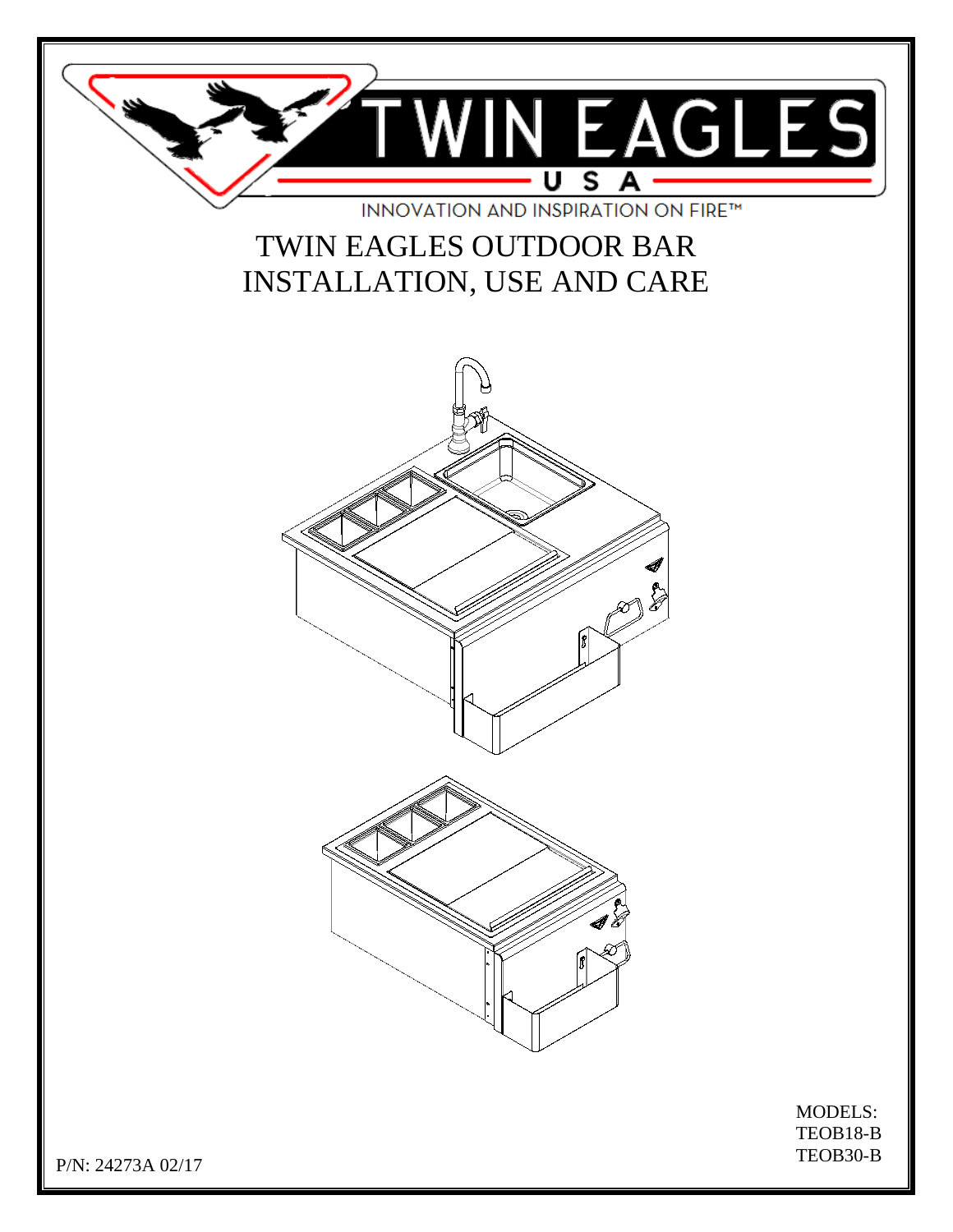### A special message…

Congratulations on your purchase of TWIN EAGLES Outdoor Bar. In addition to its Unique Style, Superb Performance and High Quality, this unit is built with pride in the U.S.A. Twin Eagles is committed to making outdoor cooking products you will be proud to own for years.

This manual gives you easy to follow instructions for installing, operating and maintaining your TWIN EAGLES Outdoor Bar. We recommend reading this manual carefully before your first use to ensure safety, proper care and operation. Keep this manual in a safe place for future reference.

Thank you and welcome!

TWIN EAGLES



To the Installer: Please read these instructions completely before installation and give this manual to the owner. To the Owner: Keep this manual in a safe place for future reference.

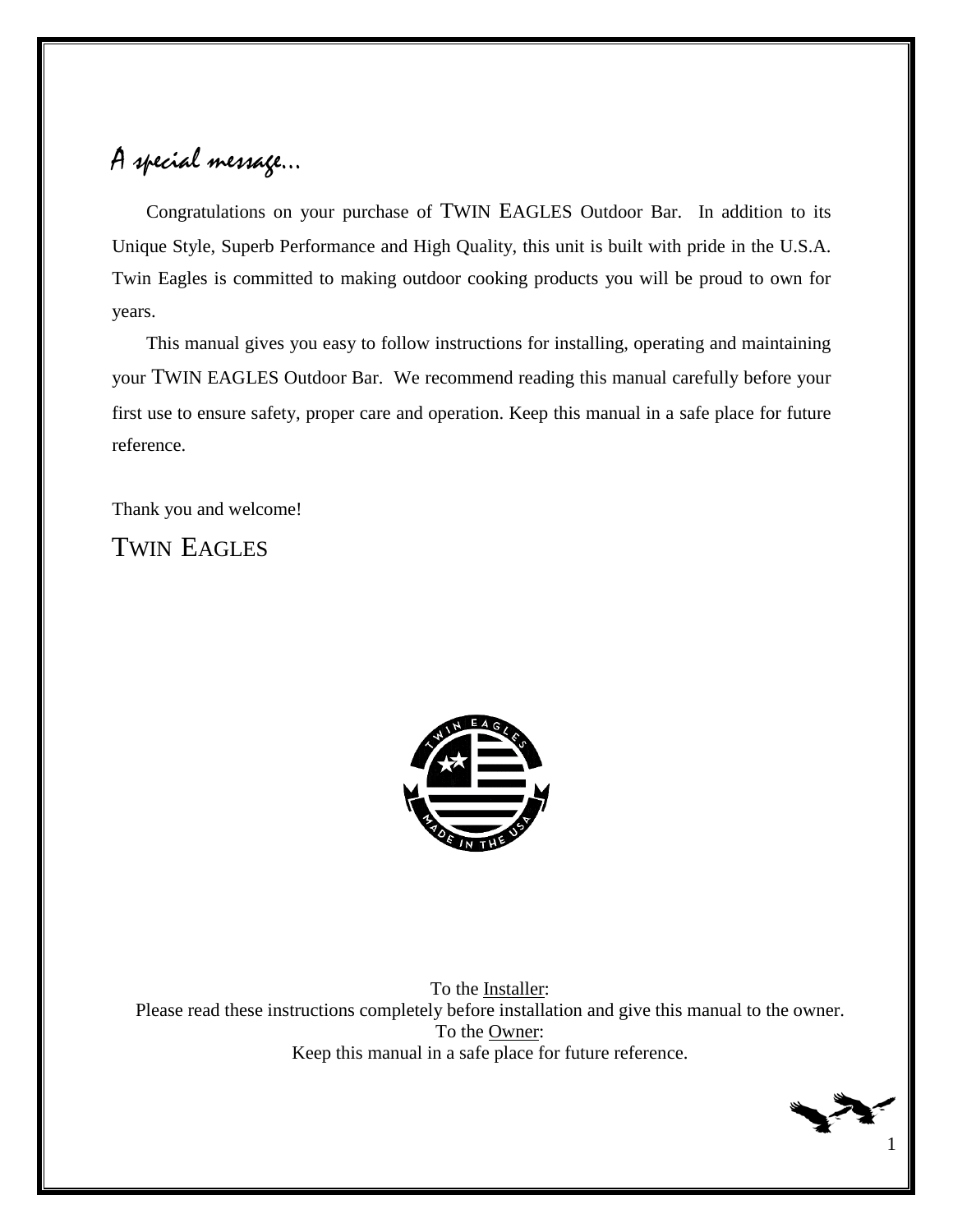# **ASSEMBLY INSTRUCTIONS**

1. Please check that all items shown in the preceding diagrams are in the package.

Make sure the following loosed items are included:

|                      | TEOB18-B | TEOB30-B |
|----------------------|----------|----------|
| <b>Bottle Wells</b>  |          |          |
| <b>Sliding Cover</b> |          |          |
| Frame Holder         |          |          |
| Ice bin Drain Plug   |          |          |
| Speed Rail           |          |          |
| Faucet               |          |          |
| Sink Drain Plug      |          |          |

- 2. Install the Built-in models into the island. Apply weatherproof sealant around the edges of the units.
- 3. Install drain lines: one for the 1" brass drain of the ice bin and one for the 1-1/2" stainless steel drain of the dump sink. Typical drain connection is shown on page 6-7.
- 4. Install the faucet on TEOB30-B (see assembly instruction inside the faucet box) and connect to cold water line.
- 5. Check water and drain connections for leaks.
- 6. Attach the speed rail to the front of the unit.
- 7. Install the frame holder with the bigger cutout to the front of the ice bin with the turned edges of the frame on the sides.
- 8. Install 3 bottle wells into the smaller rectangular cutout of the frame holder.
- 9. Install the 2-piece cover into the cover frame with the rear cover at the back and the sliding cover at the front.
- 10. Install the drain plugs for the ice bin and for the dump sink.

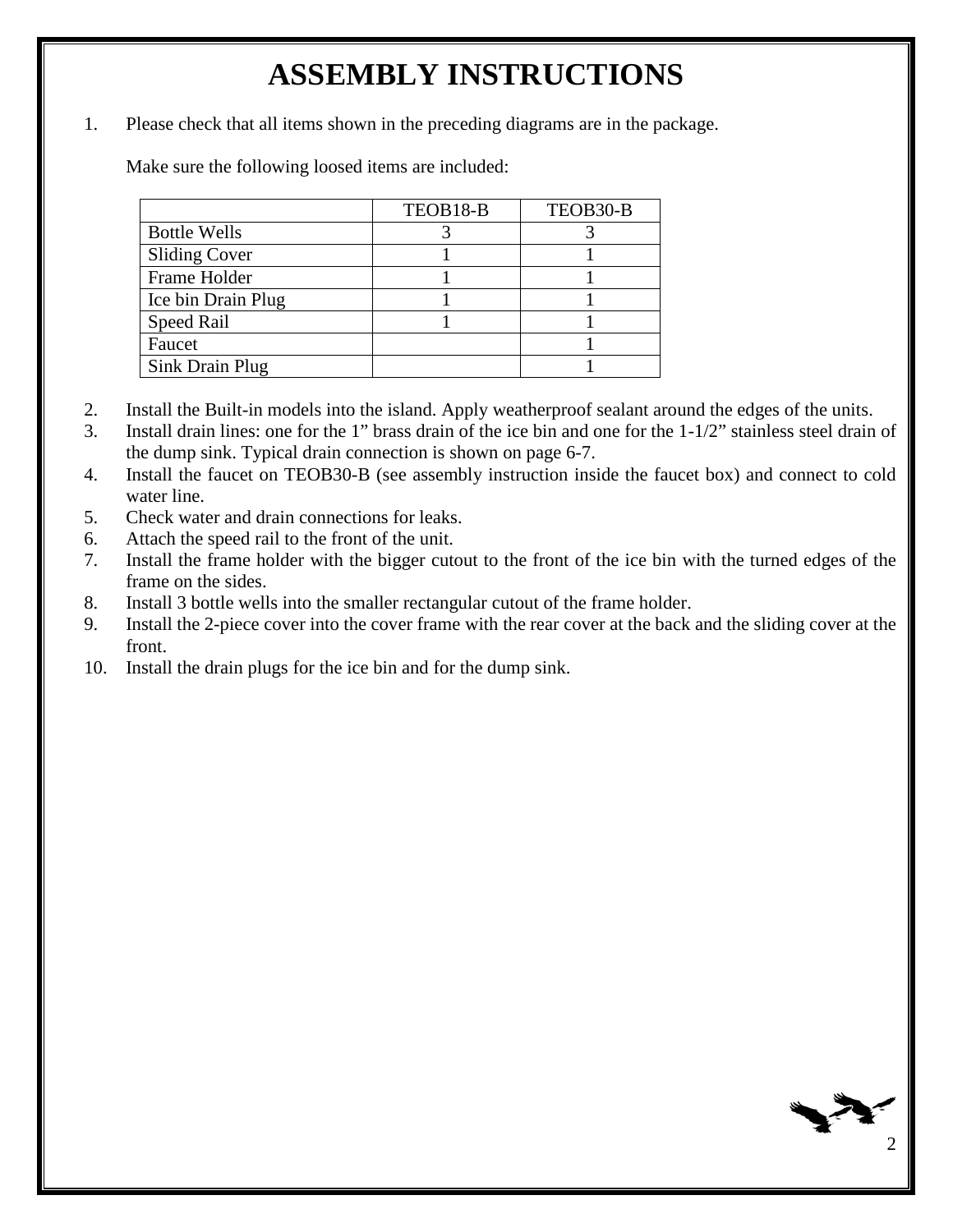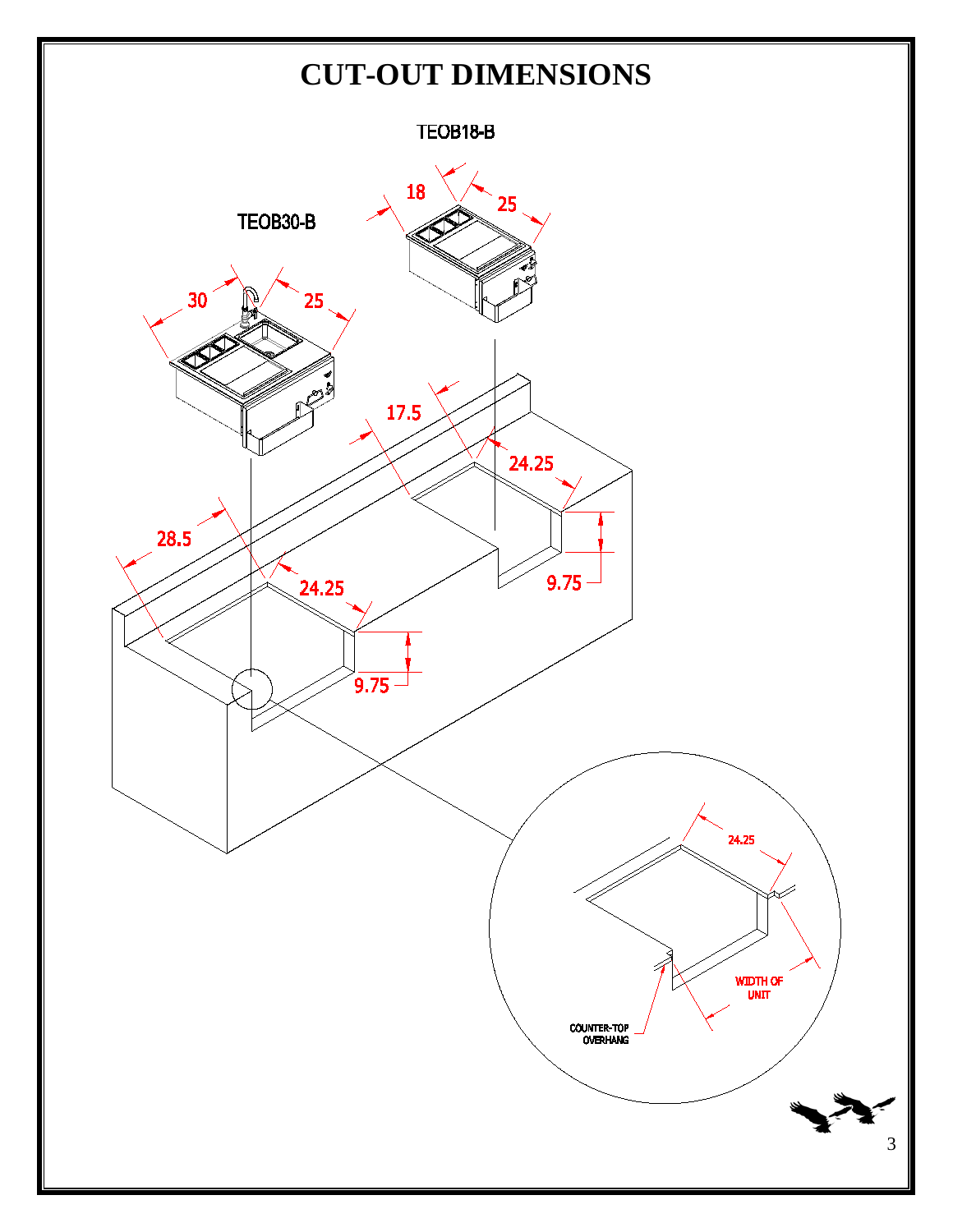

| <b>ITEM NO.</b> | <b>PART NUMBER</b> | <b>DESCRIPTION</b>                 | OTY. |
|-----------------|--------------------|------------------------------------|------|
|                 | S20380-30WY        | <b>30" OUTDOOR WELDED ASSEMBLY</b> |      |
| $\overline{2}$  | S20383             | <b>HOLDER FRAME</b>                |      |
| 3               | S20316Y            | <b>SLIDING COVER ASSEMBLY</b>      |      |
| $\overline{4}$  | S20315             | <b>FIXED COVER</b>                 |      |
| 5               | S <sub>14407</sub> | <b>BOTTLE WELL</b>                 | 3    |
| 6               | S <sub>12667</sub> | <b>FAUCET</b>                      |      |
| 7               | S12615             | MINIBASKET DRAIN                   |      |
| 8               | S <sub>12612</sub> | <b>BRASS STOPPER</b>               |      |
| 9               | S12611             | <b>BRASS DRAIN SINK</b>            |      |
| 10              | S12613             | <b>RUBBER WASHER</b>               |      |
| 11              | S <sub>12614</sub> | <b>BRASS FLANGED COCKNUT</b>       |      |
| 12              | S20385WY           | FRONT PANEL WELDED ASSEMBLY        |      |
| 13              | S14410             | <b>BOTTLE OPENER</b>               |      |
| 14              | S <sub>14409</sub> | <b>TOWEL RING HOLDER</b>           |      |
| 15              | S20312             | SPEEDRAIL, 30                      |      |
| 16              | S13204             | <b>LOGO, TWIN EAGLES</b>           |      |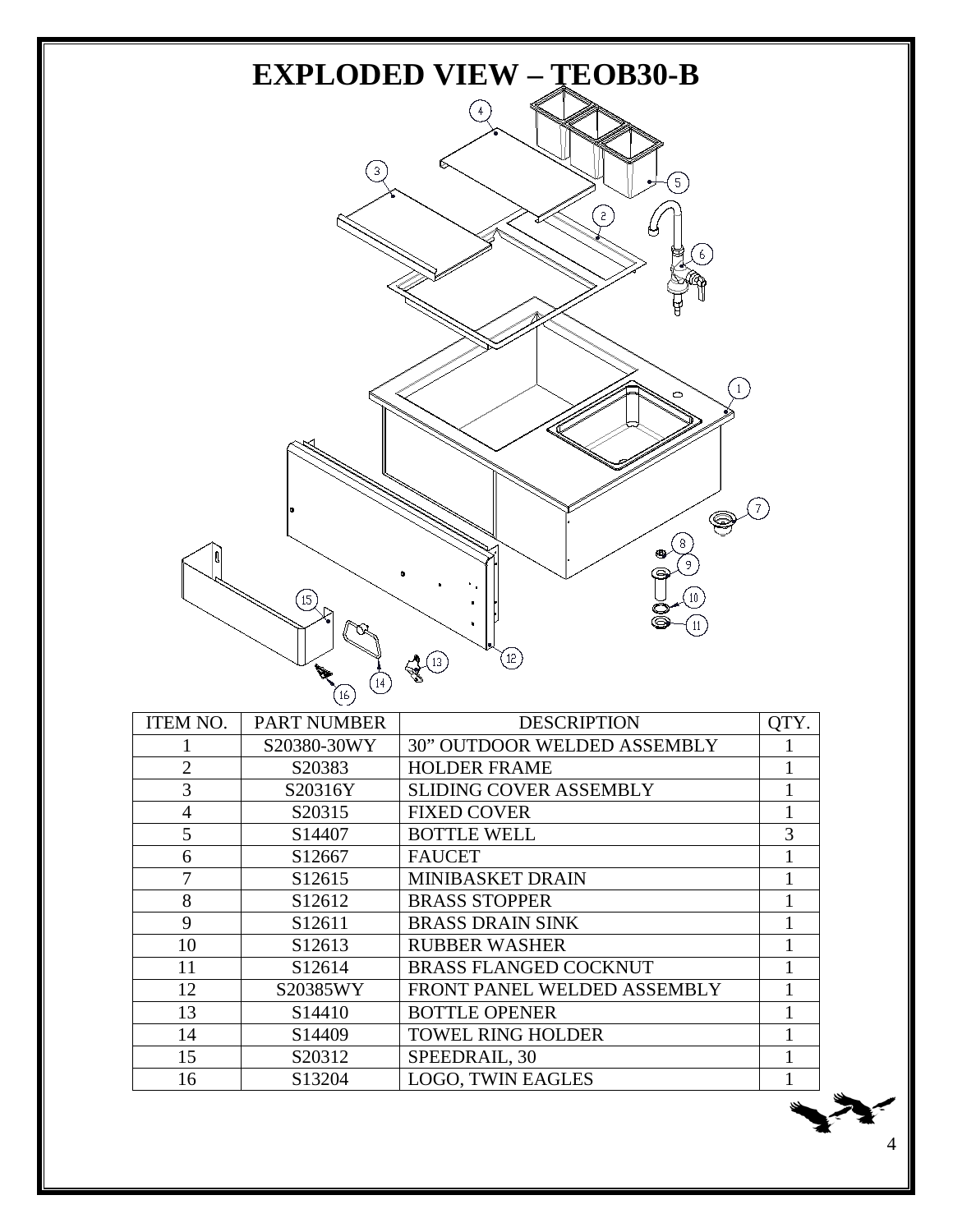

| <b>ITEM NO.</b> | <b>PART NUMBER</b>             | <b>DESCRIPTION</b>            | OTY. |
|-----------------|--------------------------------|-------------------------------|------|
|                 | S20380-18                      | <b>OUTDOOR BAR TRIM</b>       |      |
| $\overline{2}$  | S20381Y                        | <b>ICE BIN ASSEMBLY</b>       |      |
| 3               | S20383                         | <b>HOLDER FRAME</b>           |      |
| $\overline{4}$  | S <sub>14407</sub>             | <b>BOTTLE WELL</b>            | 3    |
| 5               | S20315                         | <b>FIXED COVER</b>            |      |
| 6               | S20316Y                        | <b>SLIDING COVER ASSEMBLY</b> |      |
| 7               | S <sub>12612</sub>             | <b>BRASS STOPPER</b>          |      |
| 8               | S <sub>12611</sub>             | <b>BRASS DRAIN SINK</b>       |      |
| 9               | S <sub>12613</sub>             | <b>RUBBER WASHER</b>          |      |
| 10              | S <sub>12614</sub>             | <b>BRASS FLANGED COCKNUT</b>  |      |
| 11              | S20386WY                       | FRONT PANEL WELDED ASSEMBLY   |      |
| 12              | S <sub>14409</sub>             | <b>TOWEL RING HOLDER</b>      |      |
| 13              | S <sub>144</sub> <sub>10</sub> | <b>BOTTLE OPENER</b>          |      |
| 14              | S13204                         | <b>LOGO, TWIN EAGLES</b>      |      |
| 15              | S20311                         | SPEEDRAIL, 18                 | ىد   |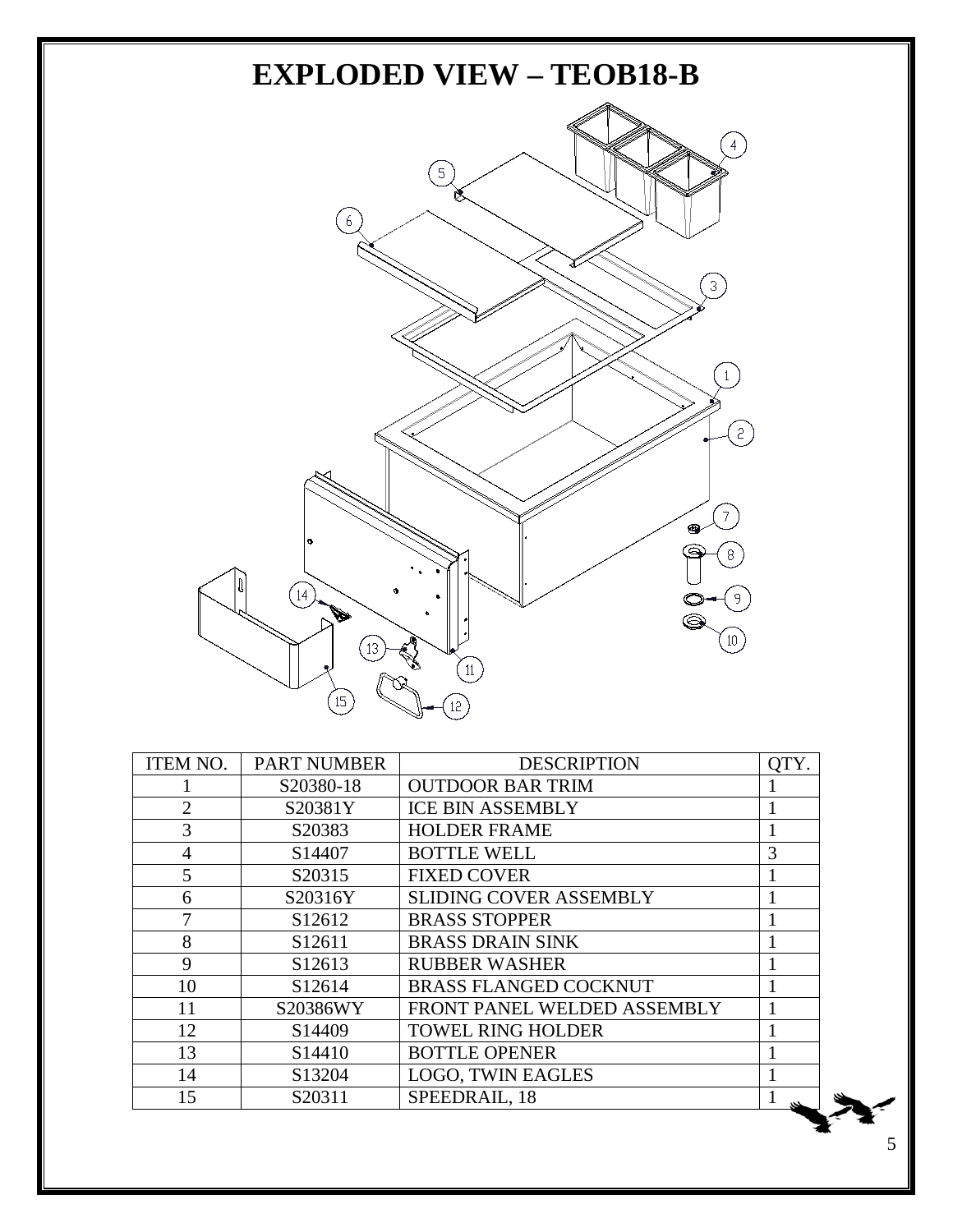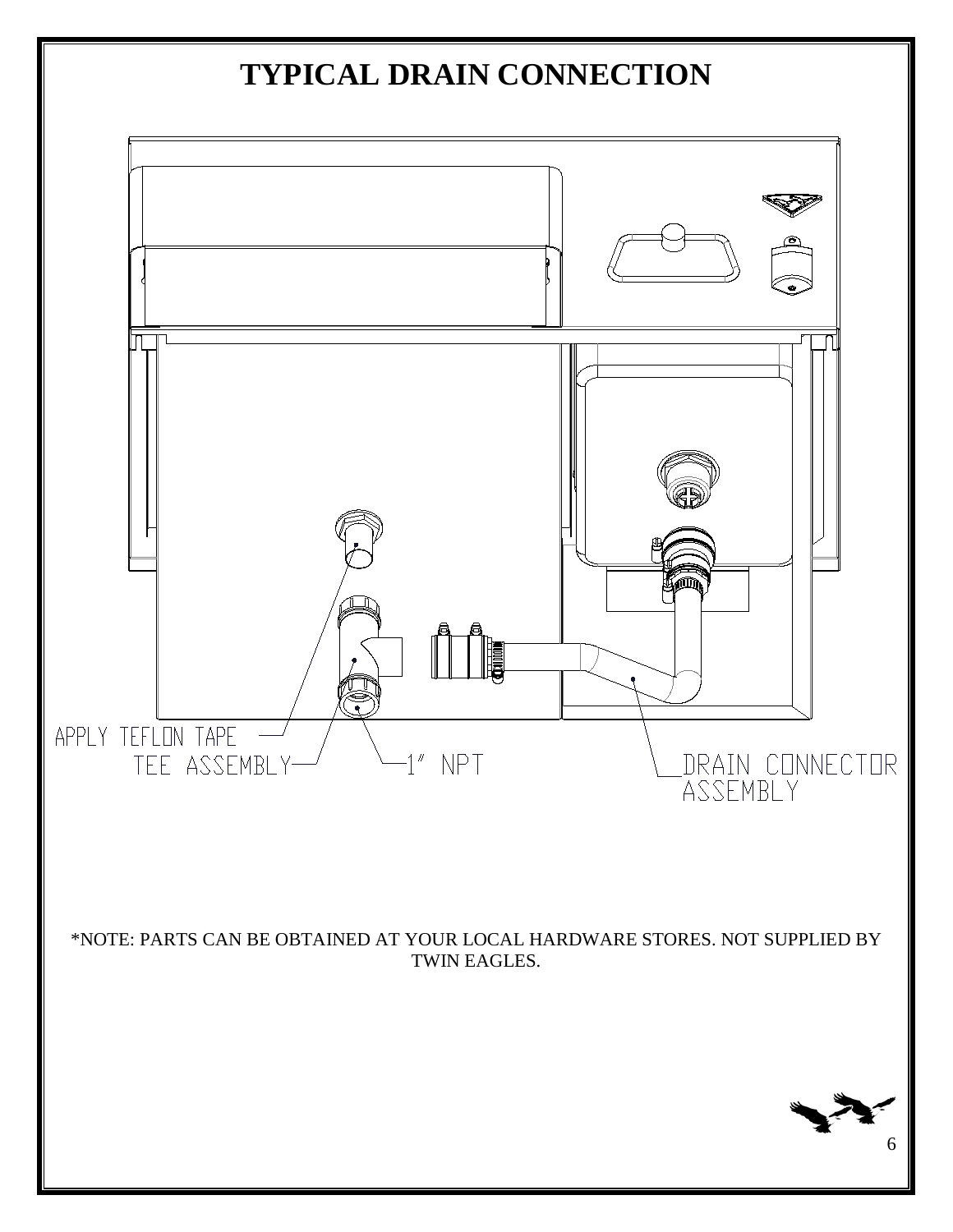

| <b>ITEM</b> | <b>DESCRIPTION</b>           |  |
|-------------|------------------------------|--|
|             | PVC TEE, 1 x 1 x 1T          |  |
|             | PVC FITTING, 3/4 T x 1 FPT   |  |
| 3           | PIPE CONNECTOR, PTC-50       |  |
|             | PVC FITTING, 1T x 3/4 MPT    |  |
|             | PIPE CONNECTOR, PDTC-50      |  |
|             | <b>BILGE HOSE, 12 INCHES</b> |  |
|             | CLAMP, #12, STAINLESS        |  |

\*NOTE: PARTS CAN BE OBTAINED AT YOUR LOCAL HARDWARE STORE. NOT SUPPLIED BY TWIN EAGLES.

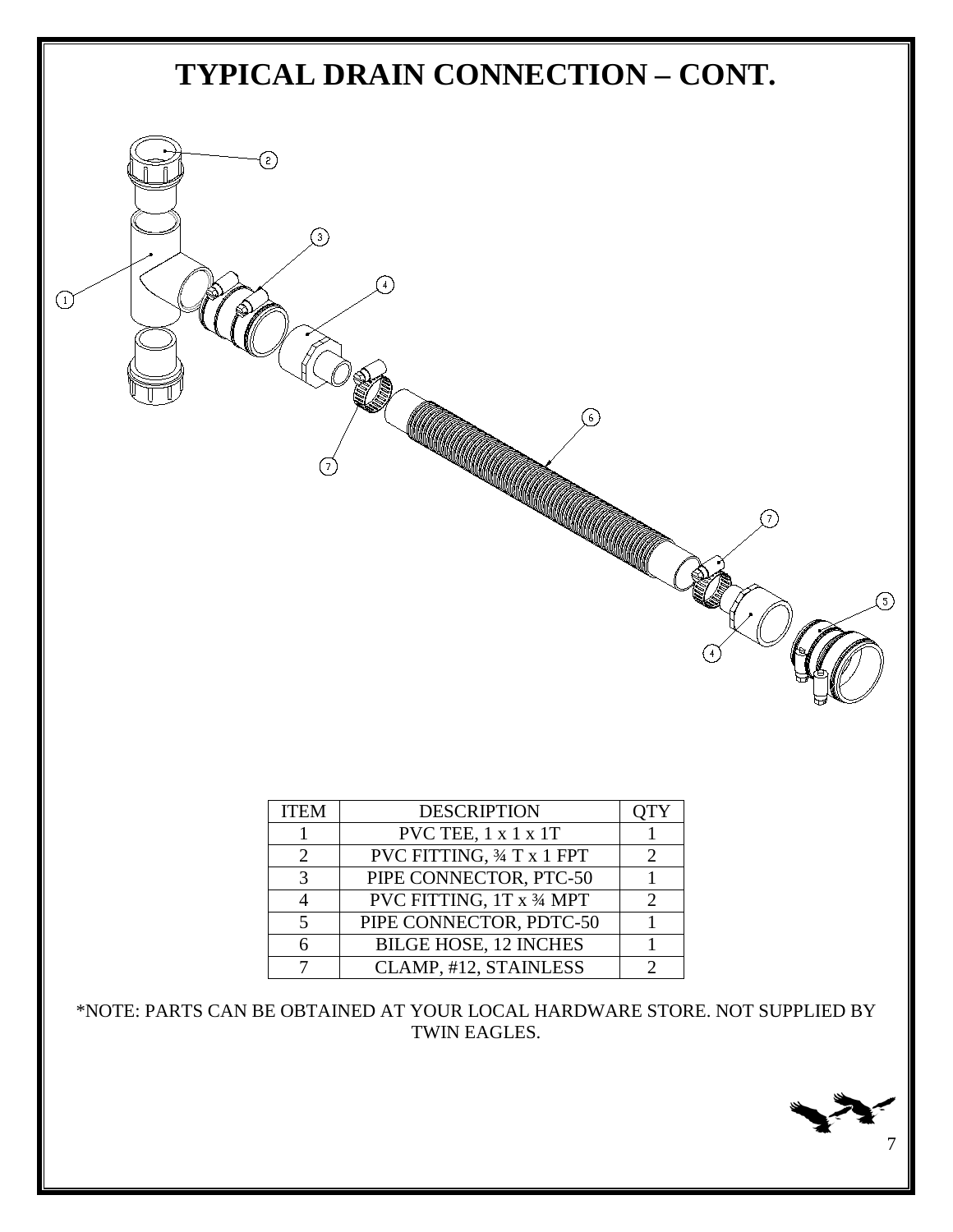# **CLEANING AND MAINTENANCE**

#### **STAINLESS STEEL & GENERAL PRODUCT CARE**

To keep your Outdoor Bar free of surface corrosion and in good working order, it is important to take additional precautions under certain conditions.

If your Outdoor Bar is located in corrosive conditions, such as:

- A coastal environment where corrosive salty air is present
- Near a swimming pool, hot tub or water feature with exposure to corrosive pool chemicals and/or chlorinated water
- Areas where muriatic acid (hydrochloric acid) or other corrosive cleaning solutions are used to clean concrete and masonry
- Areas where corrosive masonry dust and debris are created by cutting stone or mixing cements

These conditions can create a highly corrosive environment that will cause the corrosions resistant type 304 stainless steel to develop surface oxidation, corrosion or rust.

TWIN EAGLES products have been tested in saline solutions, highly chlorinated solutions and have been tested against exposure to highly acidic foods. The test results proved the type 304 stainless steel can withstand exposure over prolonged periods of time. However, the conditions outlined above, along with neglect, can lead to surface corrosion or rust.

#### **ATTENTION:**

- Do not allow food particles or grease to be left on the bar top. These can attract rodents, which are unsanitary and are likely to cause physical damage.
- Specks of grease or dirty can gather on the surface of the stainless steel and get baked-on if left in the sun for an extended period of time. These can be removed by using a mild abrasive pad with a stainless steel cleaner. Use the mildest cleaner and always scrub in the direction of the grain. **Do not use steel wool to clean any surfaces on the Outdoor Bar.**
- In the event that surface corrosion has developed on the stainless steel, it is typically not the stainless steel that is corroding but corrosive particles that have been deposited on the surface.

#### **WARNING:**

It is recommended that your TWIN EAGLES products be kept dry and covered when not in use. This is even more important when long-term storage is intended.

If you are located along the coast or in the desert, wind driven sand is extremely abrasive and can pit and scratch the stainless steel. Keep your TWIN EAGLES products covered when not in use.

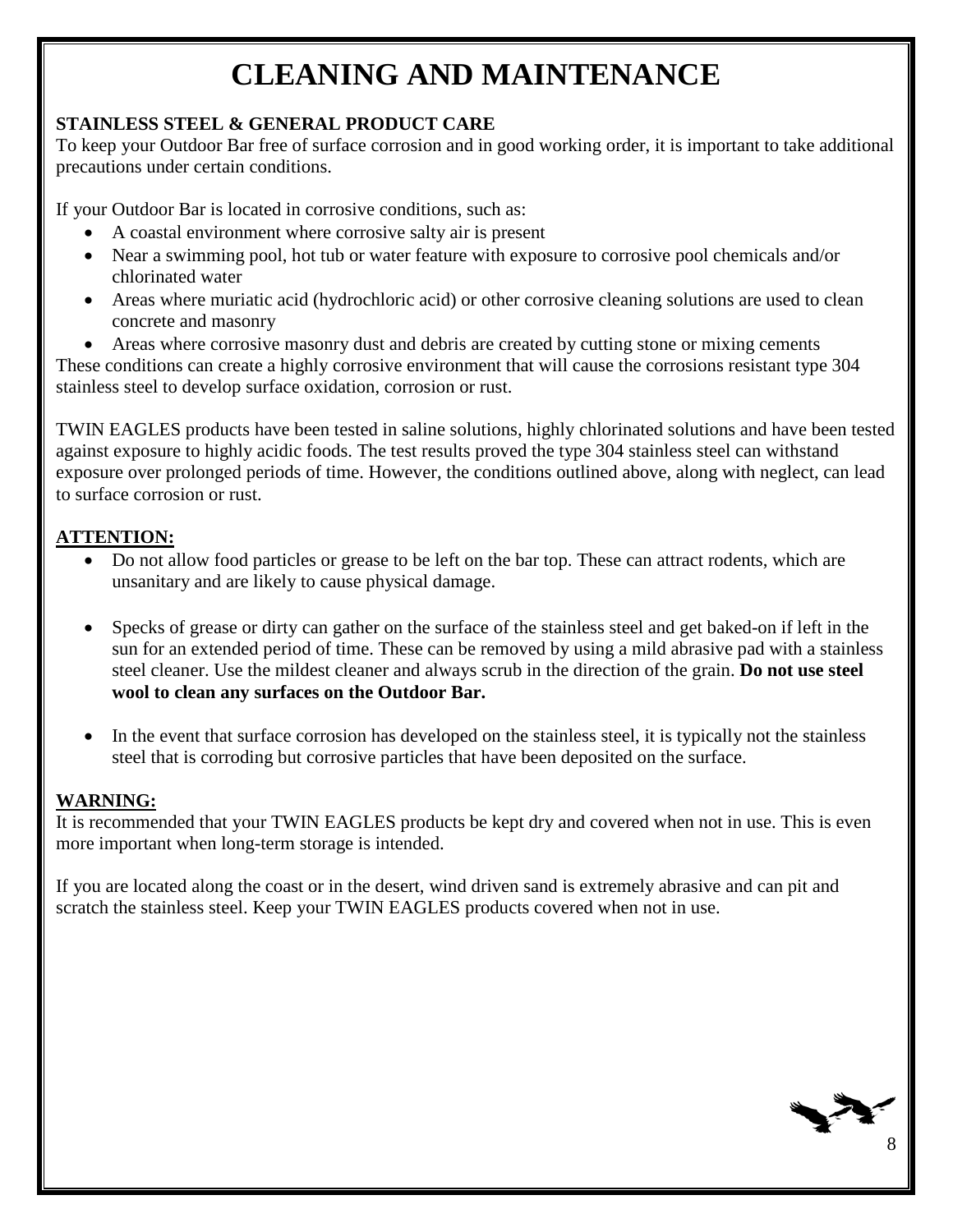THIS PAGE IS INTENTIONALLY LEFT BLANK

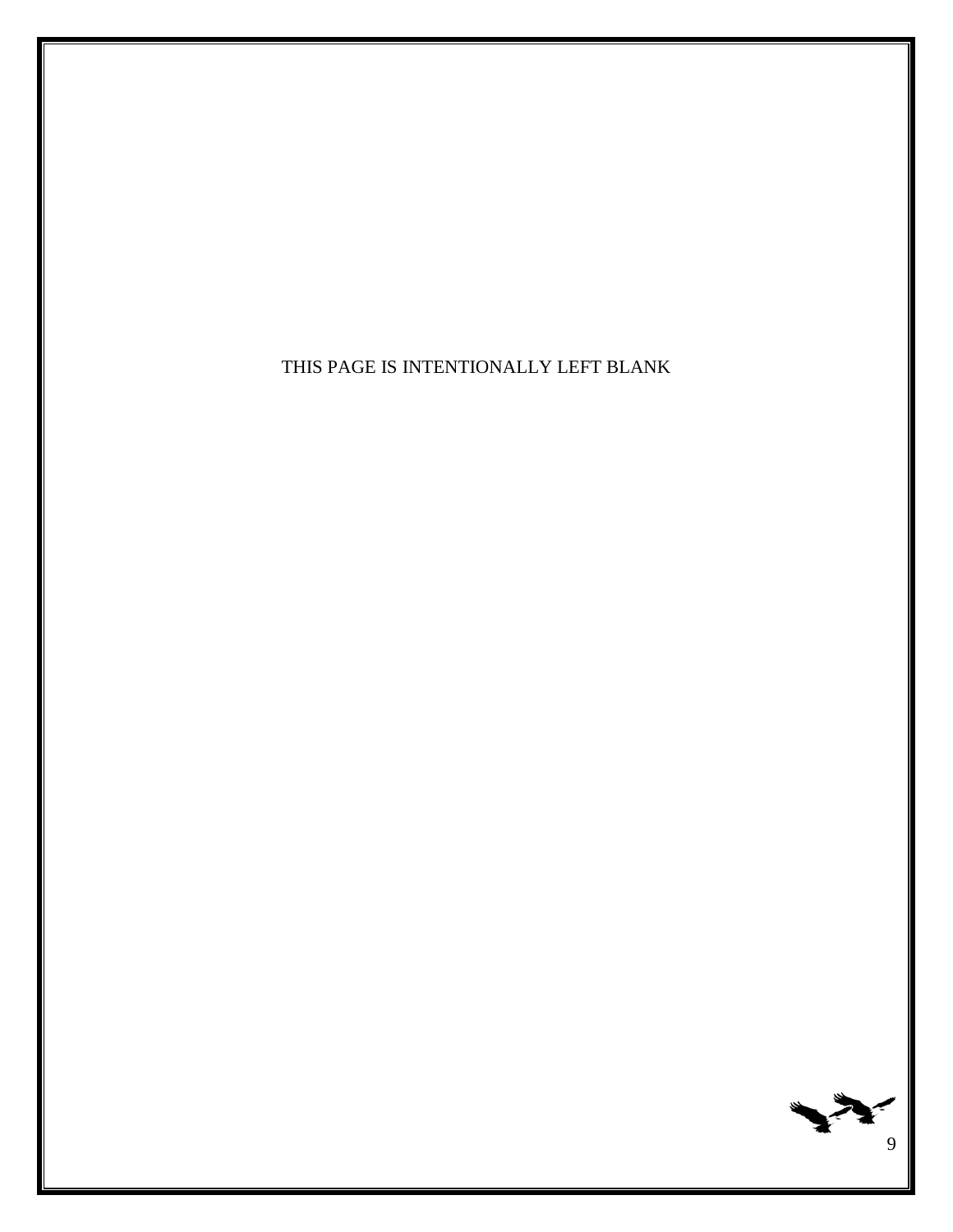## **HOW TO OBTAIN SERVICE**

For service, please contact your TWIN EAGLES dealer or call TWIN EAGLES direct at (800) 789-2206 or (562) 802-3488 or fax (562) 802-3391

> Mailing address: Twin Eagles, Inc. 13259 East 166<sup>th</sup> Street Cerritos, CA 90703

Visit us at<http://twineaglesgrills.com/>

Please provide:

- Model number
- Serial Number
- Date of Purchase
- A description of the problem

|                              | <b>INNOVATION AND INSPIRATION ON FIRE™</b> |  |
|------------------------------|--------------------------------------------|--|
| <b>WARRANTY REGISTRATION</b> |                                            |  |
| <b>Customer Name</b>         | Model #                                    |  |
| Address                      | Serial #                                   |  |
| City, State                  | Date Purchased                             |  |
| Zip                          | Dealer's Name                              |  |
| Phone #                      | Dealer's Address                           |  |
| e-mail:                      |                                            |  |